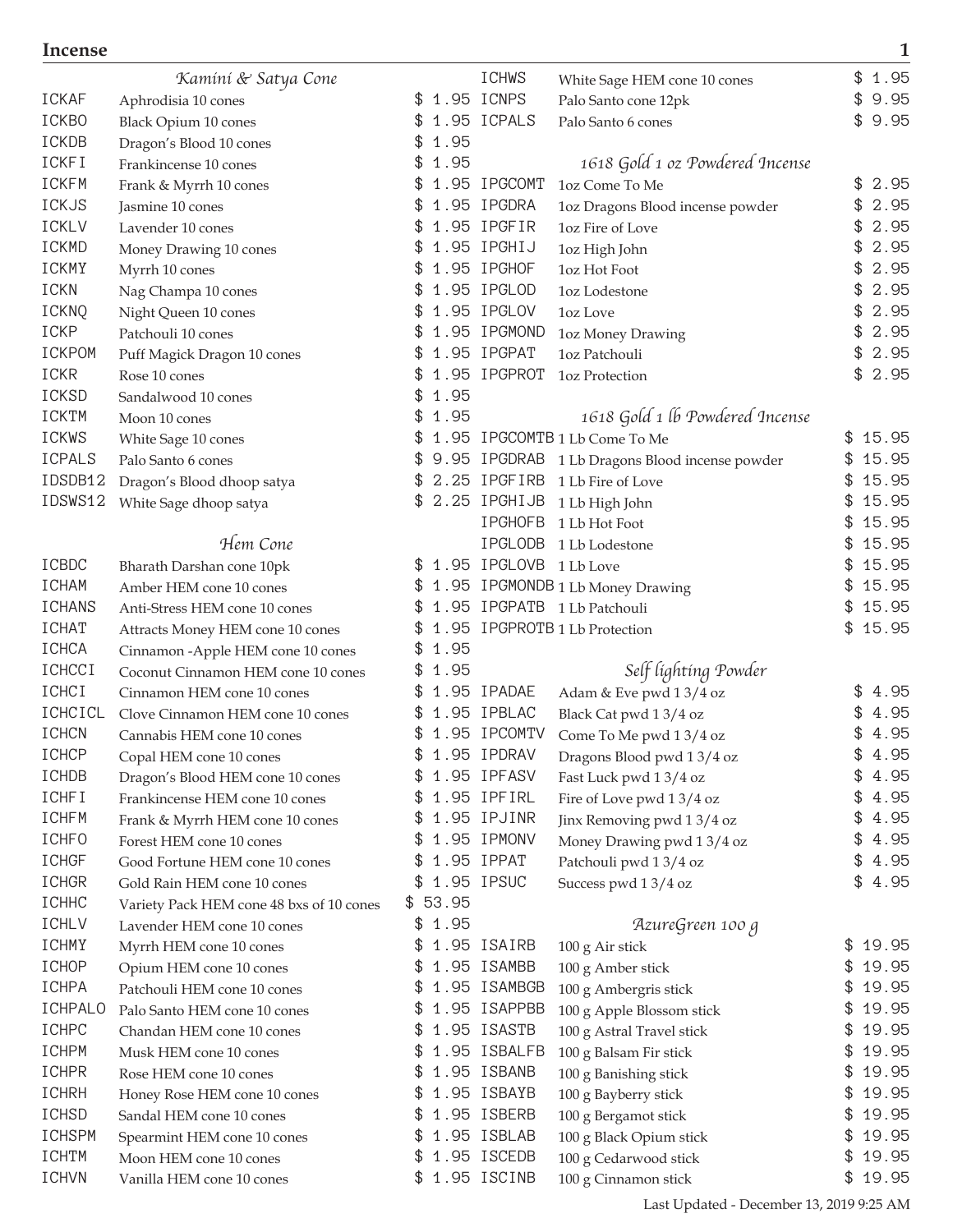| <b>ISCOCB</b>  | 100 g Coconut stick            | \$ |       | 19.95 ISBANC    | Banishing stick 20pk          | \$<br>8.50  |
|----------------|--------------------------------|----|-------|-----------------|-------------------------------|-------------|
| <b>ISCOPB</b>  | 100 g Copal stick              | \$ |       | 19.95 ISBLAC    | <b>Black Opium stick 20pk</b> | 8.50<br>\$  |
| ISDIVB         | 100 g Divination stick         | \$ |       | 19.95 ISCEDC    | Cedarwood stick 20pk          | 8.50<br>\$  |
| ISDRAB         | 100 g Dragon's Blood stick     |    |       | 19.95 ISCINC    | Cinnamon stick 20pk           | 8.50        |
| <b>ISEARB</b>  | 100 g Earth stick              | \$ |       | 19.95 ISCOPC    | Copal stick 20pk              | 8.50        |
| ISEGYB         | 100 g Egyptian Musk stick      |    |       | 19.95 ISDIVC    | Divination stick 20pk         | 8.50        |
| <b>ISFIRB</b>  | 100 g Fire stick               |    |       | 19.95 ISDRAC    | Dragon's Blood stick 20pk     | 8.50        |
| <b>ISFRAB</b>  | 100 g Frankincense stick       |    |       | 19.95 ISEGYC    | Egyptian Musk stick 20pk      | 8.50        |
| <b>ISFRAMB</b> | 100 g Frank & Myrrh stick      | \$ |       | 19.95 ISFRAC    | Frankincense stick 20pk       | 8.50<br>\$  |
| <b>ISHEAB</b>  | 100 g Healing stick            | \$ |       | 19.95 ISFRAMC   | Frank & Myrrh stick 20pk      | 8.50        |
| <b>ISHONB</b>  | 100 g Honeysuckle stick        | \$ |       | 19.95 ISHEAC    | Healing stick 20pk            | 8.50<br>\$  |
| <b>ISJASB</b>  | 100 g Jasmine stick            |    |       | 19.95 ISJASC    | Jasmine stick 20pk            | 8.50        |
| <b>ISJUPB</b>  | 100 g Jupiter stick            | \$ |       | 19.95 ISKYPC    | Kyphi stick 20pk              | 8.50<br>\$  |
| <b>ISKYPB</b>  | 100 g Kyphi stick              |    |       | 19.95 ISLAVC    | Lavender stick 20pk           | 8.50        |
| <b>ISLAVB</b>  | 100 g Lavender stick           |    |       | 19.95 ISLOVC    | Love stick 20pk               | 8.50        |
| ISLILB         | 100 g Lilac stick              | \$ |       | 19.95 ISMONDC   | Money Drawing stick 20pk      | 8.50<br>\$  |
| <b>ISLOTB</b>  | 100 g Lotus stick              | \$ |       | 19.95 ISMOSC    | Mosquito Repellent stick 20pk | 8.50<br>\$  |
| <b>ISLOVB</b>  | 100 g Love stick               | \$ |       | 19.95 ISMUSC    |                               | 8.50<br>\$  |
| ISMONDB        |                                |    |       | 19.95 ISMYRC    | Musk stick 20pk               | 8.50        |
| ISMOOB         | 100 g Money Drawing stick      | \$ |       | 19.95 ISNAGC    | Myrrh stick 20pk              | 8.50        |
| ISMOSB         | 100 g Moon stick               |    |       | 19.95 ISPATC    | Nag Champa stick 20pk         | 8.50        |
|                | 100 g Mosquito Repellent stick |    |       |                 | Patchouli stick 20pk          |             |
| <b>ISMYRRB</b> | 100 g Myrrh stick              |    |       | 19.95 ISPROSC   | Prosperity stick 20pk         | 8.50        |
| ISNAGB         | 100 g Nag Champa stick         |    |       | 19.95 ISPROTC   | Protection stick 20pk         | 8.50        |
| ISNERB         | 100 g Neroli stick             | \$ |       | 19.95 ISROSC    | Rose stick 20pk               | 8.50<br>\$  |
| ISNIGB         | 100 g Night Queen stick        | \$ |       | 19.95 ISRUEC    | Rue stick 20pk                | 8.50<br>\$  |
| ISORAB         | 100 g Orange, Sweet stick      | \$ |       | 19.95 ISSACC    | Sage & Cedar stick 20pk       | 8.50<br>\$  |
| <b>ISPATB</b>  | 100 g Patchouli stick          |    |       | 19.95 ISSAMC    | Samhain stick 20pk            | 8.50        |
| ISPINB         | 100 g Pine stick               | \$ |       | 19.95 ISSANC    | Sandalwood stick 20pk         | 8.50<br>\$  |
| <b>ISPROSB</b> | 100 g Prosperity stick         |    |       | 19.95 ISVANC    | Vanilla stick 20pk            | 8.50<br>\$  |
| <b>ISPROTB</b> | 100 g Protection stick         |    |       | 19.95 ISYULC    | Yule stick 20pk               | \$<br>8.50  |
| <b>ISPSYB</b>  | 100 g Psychic stick            | \$ | 19.95 |                 |                               |             |
| <b>ISPUMB</b>  | 100 g Pumpkin Spice stick      |    | 19.95 |                 | AzureGreen 500 g              |             |
| <b>ISPURB</b>  | 100 g Purification stick       |    |       | 19.95 ISAIRX    | 500 g Air stick               | \$<br>57.95 |
| ISRAIB         | 100 g Rain stick               |    |       | 19.95 ISAMBX    | 500 g Amber stick             | \$57.95     |
| ISROSB         | 100 g Rose stick               | £. |       | 19.95 ISASTX    | 500 g Astral Travel stick     | 57.95<br>\$ |
| ISROSMB        | 100 g Rosemary stick           | \$ |       | 19.95 ISBANX    | 500 g Banishing stick         | 57.95<br>\$ |
| <b>ISRUEB</b>  | 100 g Rue stick                | \$ |       | 19.95 ISBAYX    | 500 g Bayberry stick          | 57.95<br>\$ |
| <b>ISSACB</b>  | 100 g Sage & Cedar stick       | \$ |       | 19.95 ISBLAX    | 500 g Black Opium stick       | 57.95<br>\$ |
| ISSAGB         | 100 g Sage stick               | £. |       | 19.95 ISCEDX    | 500 g Cedarwood stick         | 57.95<br>\$ |
| ISSAMB         | 100 g Samhain stick            | \$ |       | 19.95 ISCINX    | 500 g Cinnamon stick          | 57.95<br>\$ |
| ISSANB         | 100 g Sandalwood stick         | £. |       | 19.95 ISCOPX    | 500 g Copal stick             | 57.95<br>\$ |
| ISSPIRB        | 100 g Spirit stick             | \$ |       | 19.95 ISDRAX    | 500 g Dragon's Blood stick    | 57.95<br>\$ |
| <b>ISSUNB</b>  | 100 g Sun stick                | \$ |       | 19.95 ISEARX    | 500 g Earth stick             | 57.95<br>\$ |
| ISTEMB         | 100 g Temple stick             | \$ |       | 19.95 ISEGYX    | 500 g Egyptian Musk stick     | 57.95<br>\$ |
| <b>ISUNCB</b>  | 100 g Uncrossing stick         | \$ |       | 19.95 ISFRAMX   | 500 g Frank & Myrrh stick     | 57.95<br>\$ |
| <b>ISVANB</b>  | 100 g Vanilla stick            | £. |       | 19.95 ISFRAX    | 500 g Frankincense stick      | 57.95<br>\$ |
| <b>ISVENB</b>  | 100 g Venus stick              | \$ |       | 19.95 ISGINX    | 500 g Ginger stick            | 57.95<br>\$ |
| ISWATB         | 100 g Water stick              |    |       | 19.95 ISHEAX    | 500 g Healing stick           | 57.95<br>\$ |
| ISWINSB        | 100 g Winter Solstace stick    | \$ |       | 19.95 ISHONX    | 500 g Honeysuckle stick       | 57.95<br>\$ |
| ISYULB         | 100 g Yule stick               | \$ |       | 19.95 ISJASX    | 500 g Jasmine stick           | 57.95<br>\$ |
|                |                                |    |       | ISLAVX          | 500 g Lavender stick          | 57.95<br>\$ |
|                | AzureGreen 20 pk               |    |       | ISLOVX          | 500 g Love stick              | 57.95<br>\$ |
| <b>ISAMBC</b>  | Amber stick 20pk               |    |       | \$ 8.50 ISMONDX | 500 g Money Drawing stick     | \$57.95     |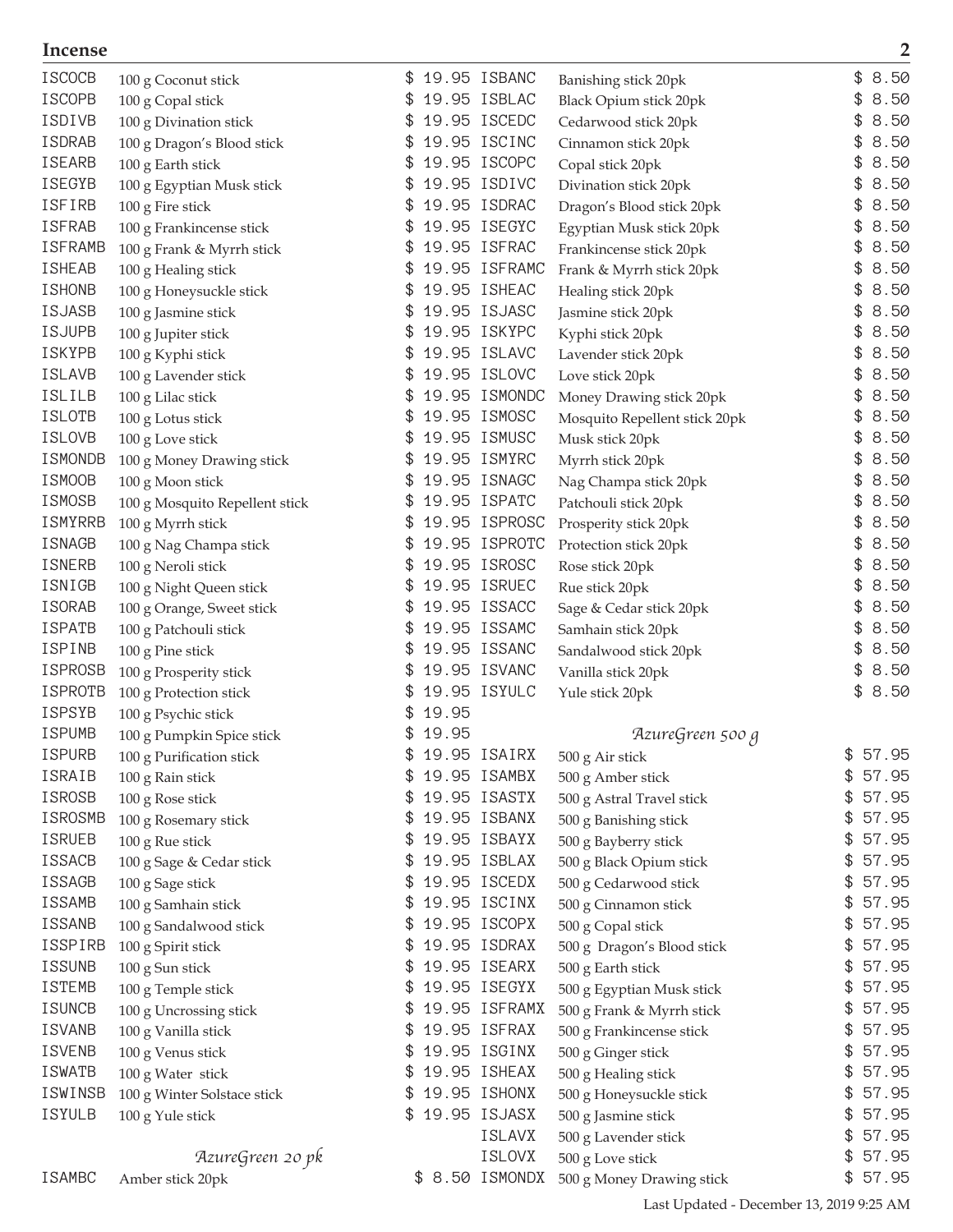| <b>ISMOOX</b>  | 500 g Moon stick                         | \$         | 57.95 ISAMBM    | Amber Flame stick16pk              | \$<br>4.95   |
|----------------|------------------------------------------|------------|-----------------|------------------------------------|--------------|
| ISMYRRX        | 500 g Myrrh stick                        |            | 57.95 ISANGM    | Angelic Visions stick16pk          | 4.95         |
| ISNAGX         | 500 g Nag Champa stick                   | \$         | 57.95 ISBALM    | Bali stick 16pk                    | 4.95         |
| ISNIGX         | 500 g Night Queen stick                  | \$         | 57.95 ISBUDM    | Buddhist Temple stick 16pk         | 4.95         |
| <b>ISOAKX</b>  | 500 g Oak Moss stick                     | \$         | 57.95 ISCANWM   | Cannabis & White Sage stick 16pk   | 4.95<br>\$   |
| <b>ISPATX</b>  | 500 g Patchouli stick                    |            | 57.95 ISCITM    | Citronella stick 16pk              | 4.95         |
| ISPINX         | 500 g Pine stick                         |            | 57.95 ISDRAM    | Dragon's Blood stick 16pk          | 4.95         |
| <b>ISPROSX</b> | 500 g Prosperity stick                   |            | 57.95 ISEBOM    | Ebony Opium stick 16pk             | 4.95         |
| <b>ISPROTX</b> | 500 g Protection stick                   | \$         | 57.95 ISENEM    | Energy stick 16pk                  | 4.95         |
| <b>ISROSX</b>  | 500 g Rose stick                         |            | 57.95 ISFOUM    | Four Elements stick 16pk           | 4.95         |
| <b>ISSAGX</b>  | 500 g Sage stick                         | \$         | 57.95 ISFRAM    | Frankincense stick 16pk            | 4.95         |
| ISSANX         | 500 g Sandalwood stick                   | \$         | 57.95 ISFRMM    | Frank & Myrrh stick 16pk           | 4.95<br>\$   |
| ISSPIRX        | 500 g Spirit stick                       | \$         | 57.95 ISFRUDM   | Fruit of Desire stick 16pk         | 4.95<br>\$   |
| ISSUNX         | 500 g Sun stick                          | \$         | 57.95 ISIVOM    | Ivory Musk stick 16pk              | 4.95         |
| ISWATX         | 500 g Water stick                        | \$         | 57.95 ISJAMM    | Jamaican Vanilla stick 16pk        | 4.95         |
|                |                                          |            | <b>ISKACM</b>   | Kachina Dreams stick 16pk          | 4.95         |
|                | Aura Stick                               |            | <b>ISLAVM</b>   | Lavender stick 16pk                | 4.95         |
| ISA77AA        | 7 x 7 Against All aura stick 20pk        | \$         | 2.50 ISLOVM     | Love stick 16pk                    | 4.95<br>\$   |
| ISA7AP         | 7 African Powers aura stick 21pk         | \$         | 2.50 ISMAT      | Scented Incense Matches (50 packs) | 132.95<br>\$ |
| <b>ISAAGAH</b> | Against Harm aura stick 20pk             | \$         | 2.50 ISMAYM     | Mayan Temple stick 16pk            | \$<br>4.95   |
| <b>ISAATT</b>  | Attraction aura stick 20pk               | \$         | 2.50 ISMOOL     | Moon Goddess stick 16pk            | 4.95         |
| <b>ISAATTC</b> | Attract Customers aura stick 20pk        | \$         | 2.50 ISMYRRM    | Myrrh stick 16pk                   | 4.95         |
| ISABAY         | Bayberry aura stick 20pk                 | \$         | 2.50 ISMYSM     | Mystic Forest stick 16pk           | 4.95         |
| <b>ISACAN</b>  | Cannabis aura stick 20pk                 |            | 2.50 ISOCEM     | Ocean Atlantis stick 16pk          | 4.95         |
| <b>ISACIN</b>  | Cinnamon aura stick 20pk                 |            | 2.50 ISORAM     | Orange Blossom stick 16pk          | 4.95         |
|                | ISACOMHN Come Here Now aura stick 20pk   | £.         | 2.50 ISPALSM    | Palo Santo stick 16pk              | 4.95<br>\$   |
| <b>ISACONT</b> | Controlling aura stick 20pk              | \$         | 2.50 ISPATM     | Patchouli stick 16pk               | 4.95<br>\$   |
| ISAFASL        | Fast Luck aura stick 20pk                | \$         | 2.50 ISPROM     | Prosperity stick 16pk              | 4.95         |
| <b>ISAFRA</b>  | Frankincense aura stick 20pk             | \$         | 2.50 ISPURM     | Purification stick 16pk            | 4.95         |
| <b>ISAFRUL</b> | Fruit of Life aura stick 20pk            | £.         | 2.50 ISRAIM     | Rain Goddess stick 16pk            | 4.95         |
| ISAHELH        | Helping Hand aura stick 20pk             | \$         | 2.50 ISREDM     | Red Ginger stick 16pk              | 4.95<br>\$   |
| <b>ISAHOLD</b> | Holy Death aura stick 21pk               |            | 2.50 ISROYAM    | Royal African Violet16pk           | 4.95         |
| ISAINDM        | Indian Musk aura stick 20pk              |            | 2.50 ISSANCM    | Sanctuary stick 16pk               | 4.95<br>\$   |
| <b>ISAJAS</b>  | Jasmine aura stick 20pk                  | \$         | 2.50 ISSHAM     | Shamanwood stick 16pk              | \$<br>4.95   |
| <b>ISAJOHC</b> | John the Conqueror aura stick 20pk       |            | 2.50 ISSNDM     | Sandalwood stick 16pk              | \$<br>4.95   |
| <b>ISALOV</b>  | Lovers aura stick 20pk                   | S.         | 2.50 ISSUMSM    | Summer Solstice stick 16pk         | 4.95<br>\$   |
| ISALOVM        | Love Me aura stick 20pk                  | £.         | 2.50 ISTALM     | Talisman stick 16pk                | 4.95<br>\$   |
| <b>ISAMOND</b> | Money Drawing aura stick 20pk            | \$         | 2.50 ISTEMM     | Temptress stick 16pk               | \$<br>4.95   |
| <b>ISANAGC</b> | Nag Champa aura stick 20pk               | \$         | 2.50 ISTIBM     | Tibetan Musk16pk                   | \$<br>4.95   |
| <b>ISAOPER</b> | Open Road aura stick 20pk                | \$         | 2.50 ISTRAM     | Tranquility stick16pk              | \$<br>4.95   |
| ISAOPI         | Opium aura stick 20pk                    | \$.        | 2.50 ISTRICM    | Tribal Coconut stick 16pk          | 4.95<br>\$   |
| <b>ISAPAT</b>  | Patchouli aura stick 20pk                | \$         | 2.50 ISVENM     | Venus Rose stick 16pk              | 4.95<br>\$   |
| <b>ISAPEAH</b> | Peaceful Home aura stick 20pk            | S.         | 2.50 ISWHIM     | White Jasmine stick 16pk           | \$<br>4.95   |
| ISAREMJ        | Remove Jinx aura stick 20pk              | S.         | 2.50 ISWHISM    | White Sage stick 16pk              | 4.95<br>\$   |
| <b>ISAREV</b>  | Reversible aura stick (10 red/ 10 black) | \$         | 2.50 ISWILM     | Wildberry stick 16pk               | 4.95<br>\$   |
| <b>ISAROS</b>  | Rose aura stick 20pk                     | \$         | 2.50 ISWINM     | Winter Solstice stick 16pk         | \$<br>4.95   |
|                | ISARUNDR Run Devil Run aura stick 20pk   | \$         | 2.50 ISWPDM     | White Sage, Patch, DB 16pk         | \$<br>4.95   |
| ISASAN         | Sandalwood aura stick 20pk               | \$         | 2.50 ISZENM     | Zen Garden stick 16pk              | 4.95<br>\$   |
| ISASPEB        | Spell Breaker aura stick 20pk            | 2.50<br>\$ |                 |                                    |              |
| ISATRIL        | Triple Luck aura stick 20pk              | \$2.50     |                 | Assorted                           |              |
| <b>ISAVAN</b>  | Vanilla aura stick 20pk                  |            | \$ 2.50 ISBEW20 | Bewitching 20pk                    | \$<br>1.95   |
|                |                                          |            | ISFAI20         | Fairy Dreams 20pk                  | \$<br>1.95   |
|                | Escential & Lunar Essences               |            | ISNA5S          | 5 Spiritual incense stick 6pk      | \$5.95       |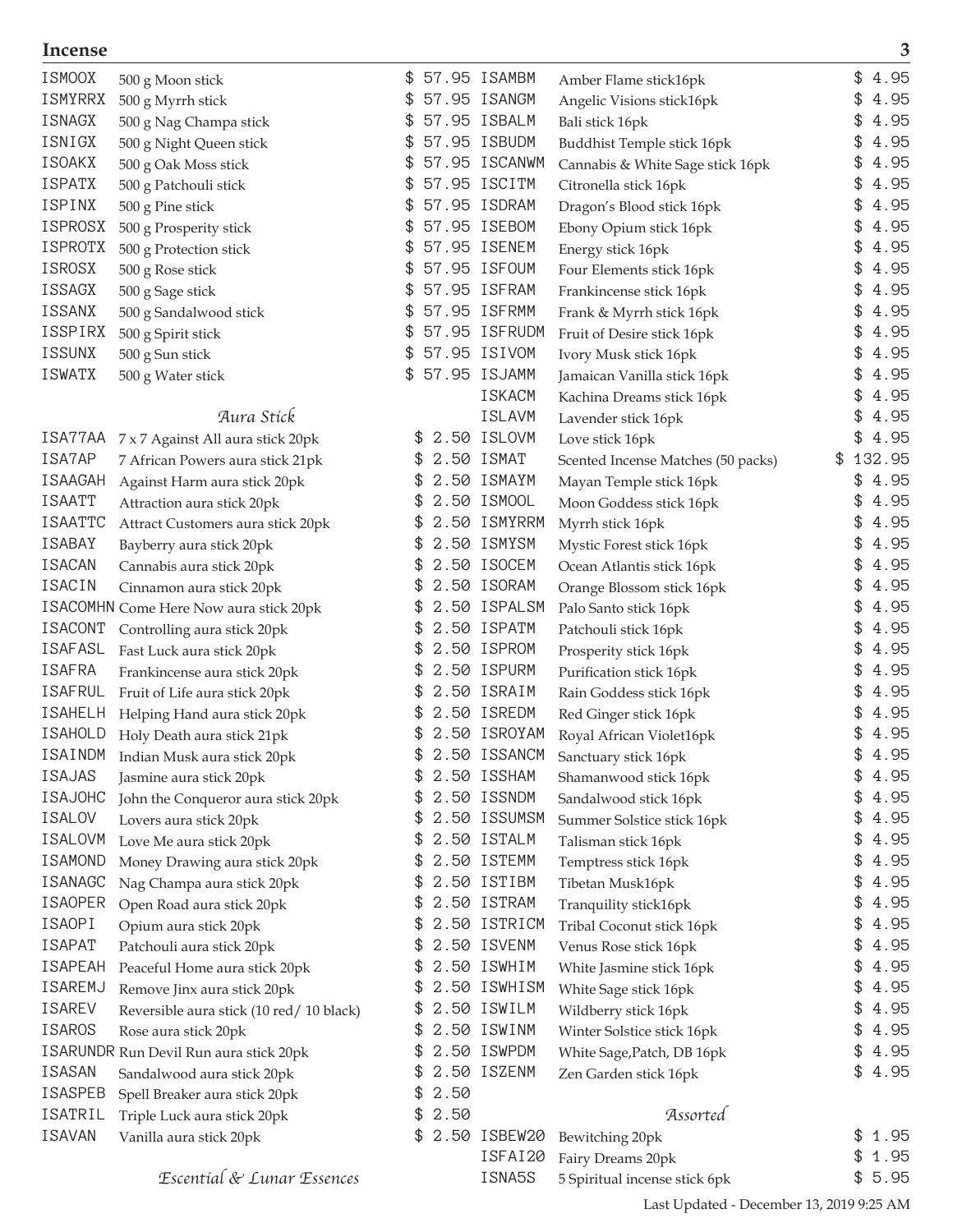| ISNADB<br><b>ISNANP</b> | Dragon's Blood stick 6pk<br>Nag Champa & Palo Santo stick 6pk | \$  |      | 5.95 ISNFRH<br>5.95 ISNFRPA | Frank/Holy stick 10pk<br>Frank/Patchouli stick 10pk | 8.50<br>8.50 |
|-------------------------|---------------------------------------------------------------|-----|------|-----------------------------|-----------------------------------------------------|--------------|
| <b>ISNAPS</b>           | Palo Santo stick 6pk                                          | \$  |      | 5.95 ISNFRSA                | Frank/Sandalwood stick 10pk                         | 8.50         |
|                         | ISNAPSWS Palo Santo & White Sage stick 6pk                    | \$  |      | 5.95 ISNJA                  | Jasmine stick 10pk                                  | 8.50         |
| ISPSI20                 | 8" Palo Santo stick 10/pk 8mm dia                             |     |      | 9.95 ISNLA                  | Lavender stick 10pk                                 | 8.50         |
| ISPSI30                 | 12" Palo Santo stick 10/pk 8mm dia                            | \$  |      | 12.95 ISNMY                 | Myrrh stick 10pk                                    | 8.50         |
| ISPUF20                 | Puff the Magic Dragon 20pk                                    |     |      | 1.95 ISNNANE                | Natures Nest stick 10pk                             | 8.50         |
| <b>ISRWC</b>            | White Copal Resin 10pk                                        |     |      | 8.50 ISNPA                  | Patchouli stick 10pk                                | 8.50         |
| ISSG20P                 | Spiritual Guide 20 g                                          |     |      | 1.95 ISNPI                  | Pinon stick 10pk                                    | 8.50         |
| ISWS20                  | White Sage 20pk                                               | \$. |      | 1.95 ISNRO                  | Rose stick 10pk                                     | 8.50         |
|                         |                                                               |     |      | ISNSAG                      | Spiritual Sage stick 10pk                           | 8.50         |
|                         | 1618 Gold                                                     |     |      | ISNSAR                      | Sandalwood Red stick 10pk                           | 8.50         |
| ISGAMB                  | 13pk Amber stick                                              | \$  |      | 3.95 ISNSAY                 | Sandalwood Yellow stick 10pk                        | \$<br>8.50   |
| <b>ISGBAN</b>           | 13pk Banishing stick                                          |     |      | 3.95 ISNWSDB                | White Sage/Dragon's Blood stick 10pk                | \$<br>8.50   |
| <b>ISGBLA</b>           | 13pk Black Opium stick                                        |     | 3.95 |                             |                                                     |              |
| <b>ISGCIN</b>           | 13pk Cinnamon stick                                           |     | 3.95 |                             | Sage Spirit                                         |              |
| <b>ISGDRA</b>           | 13pk Dragon's Blood stick                                     | \$. |      | 3.95 ICMWSG                 | Sweetgrass medicine wheel cone 20pk                 | \$<br>3.95   |
| ISGEGY                  | 13pk Egyptian Musk stick                                      | \$  |      | 3.95 ISMWSG                 | Sweetgrass stick 12pk                               | \$<br>3.95   |
| <b>ISGFRA</b>           | 13pk Frankincense stick                                       | \$  |      | 3.95 ISMWSPI                | Spirit Path stick 12pk                              | \$<br>3.95   |
| <b>ISGFRAM</b>          | 13pk Frankincense & Myrrh stick                               | \$  |      | 3.95 ISMWWS                 | Western Sage stick 12pk                             | 3.95         |
| ISGLAV                  | 13pk Lavender stick                                           | \$  |      | 3.95 ISTWOL                 | Wolf Totem Spirit stick 12pk                        | \$<br>8.50   |
| <b>ISGLOV</b>           | 13pk Love stick                                               |     | 3.95 |                             |                                                     |              |
| <b>ISGNAG</b>           | 13pk Nag Champa stick                                         |     | 3.95 |                             | Archangel                                           |              |
| <b>ISGPAT</b>           | 13pk Patchouli stick                                          |     |      | 3.95 ISAAUR                 | Archangel Auriel stick 12pk                         | \$<br>3.95   |
| <b>ISGPROS</b>          | 13pk Prosperity stick                                         | \$  |      | 3.95 ISAGAB                 | Archangel Gabriel stick 12pk                        | \$<br>3.95   |
| <b>ISGPROT</b>          | 13pk Protection stick                                         | \$  |      | 3.95 ISAMIC                 | Archangel Michael stick12pk                         | \$<br>3.95   |
| ISGSAG                  | 13pk Sage stick                                               | \$  |      | 3.95 ISARAP                 | Archangel Raphael stick 12pk                        | \$<br>3.95   |
| ISGSAN                  | 13pk Sandalwood stick                                         | \$  |      | 3.95 ISARAZ                 | Archangel Raziel stick 12pk                         | \$<br>3.95   |
|                         |                                                               |     |      | ISAURI                      | Archangel Uriel stick 12pk                          | \$<br>3.95   |
|                         | Morning star & Flora                                          |     |      |                             |                                                     |              |
| ISA189                  | Amber morning star 50pk                                       | \$. | 5.95 |                             | Hem                                                 |              |
| ISG711                  | Green Tea morning star 50pk                                   |     |      | 5.50 IDH25CI                | Cinnamon dhoop HEM 25gms                            | \$<br>1.95   |
| ISJ185                  | Jasmine morning star stick 50pk                               |     |      | 5.95 IDH25LV                | Lavender dhoop HEM 25gms                            | \$<br>1.95   |
| ISL712                  | Lavender morning star stick 50pk                              |     |      |                             | 5.95 IDH25PA Patchouli dhoop HEM 25gms              | \$<br>1.95   |
| ISL714                  | Lotus morning star stick 50pk                                 | \$  |      |                             | 5.95 IDH25PALO Palo dhoop HEM 25gms                 | \$<br>1.95   |
| ISP184                  | Patchouli morning star 50pk                                   | \$  |      |                             | 5.95 IDSPS12 Palo Santo dhoop satya                 | \$<br>2.25   |
| ISS181                  | Sandalwood morning star 50pk                                  |     |      |                             | 5.95 ISH207ARC 7 Archangels HEM stick 20pk          | \$<br>1.95   |
|                         |                                                               |     |      |                             | I SH207CH 7 Chakras HEM stick 20pk                  | \$<br>1.95   |
|                         | Nature Nature                                                 |     |      |                             | ISH20AM Amber HEM stick 20pk                        | \$<br>1.95   |
| <b>ISNAM</b>            | Amber stick 10pk                                              | \$  |      |                             | 8.50 ISH20ANS Anti Stress HEM stick 20pk            | \$<br>1.95   |
| ISNCI                   | Cinnamon stick 10pk                                           | S.  |      |                             | 8.50 ISH20AT Attracts Money HEM stick 20pk          | \$<br>1.95   |
| <b>ISNCO</b>            | Copal stick 10pk                                              | \$. |      |                             | 8.50 ISH20BLE Blessings HEM stick 20pk              | \$<br>1.95   |
| ISNDB                   | Dragon's Blood stick 10pk                                     | £.  |      |                             | 9.95 ISH20BSAGE Blue Sage HEM stick 20pk            | \$<br>1.95   |
| ISNDBPA                 | Dragon's Blood/Patchouli stick 10pk                           | \$  |      |                             | 9.95 ISH20BUS Business HEM stick 20pk               | \$<br>1.95   |
| <b>ISNFMBE</b>          | Frank/Myrrh Bethlehem Blend stick 10pk                        | \$. |      |                             | 8.50 ISH20BV Blue Velvet HEM stick 20pk             | \$<br>1.95   |
| <b>ISNFMEG</b>          | Frank/Myrrh Egyptian Blend stick 10pk                         | \$  |      |                             | 8.50 ISH20CAM Camphor HEM stick 20pk                | \$<br>1.95   |
| <b>ISNFMGR</b>          | Frank/Myrrh Greek Blend stick 10pk                            | \$  |      |                             | 8.50 ISH20CC Call Client HEM stick 20pk             | \$<br>1.95   |
| <b>ISNFMJE</b>          | Frank/Myrrh Jerusalem Blend stick 10pk                        | \$  |      |                             | 8.50 ISH20CE Cedar HEM stick 20pk                   | \$<br>1.95   |
| <b>ISNFMRO</b>          | Frank/Myrrh Roman Blend stick 10pk                            |     |      |                             | \$ 8.50 ISH20CHA Champa HEM stick 20pk              | 1.95         |
| ISNFR                   | Frankincense stick 10pk                                       | S.  |      |                             | 8.50 ISH20CIA Cinnamon Apple HEM stick 20pk         | \$<br>1.95   |
| <b>ISNFRB</b>           | Frank/Benzoin stick 10pk                                      | \$. |      |                             | 8.50 ISH20CL Clove HEM stick 20pk                   | \$<br>1.95   |
| <b>ISNFRC</b>           | Frank/Cedar stick 10pk                                        | \$  |      | 8.50 ISH20CM                | Call Money HEM stick 20pk                           | \$<br>1.95   |
| ISNFRD                  | Frank/Desert stick 10pk                                       | \$  |      |                             | 8.50 ISH20CN Cannabis HEM stick 20pk                | \$<br>1.95   |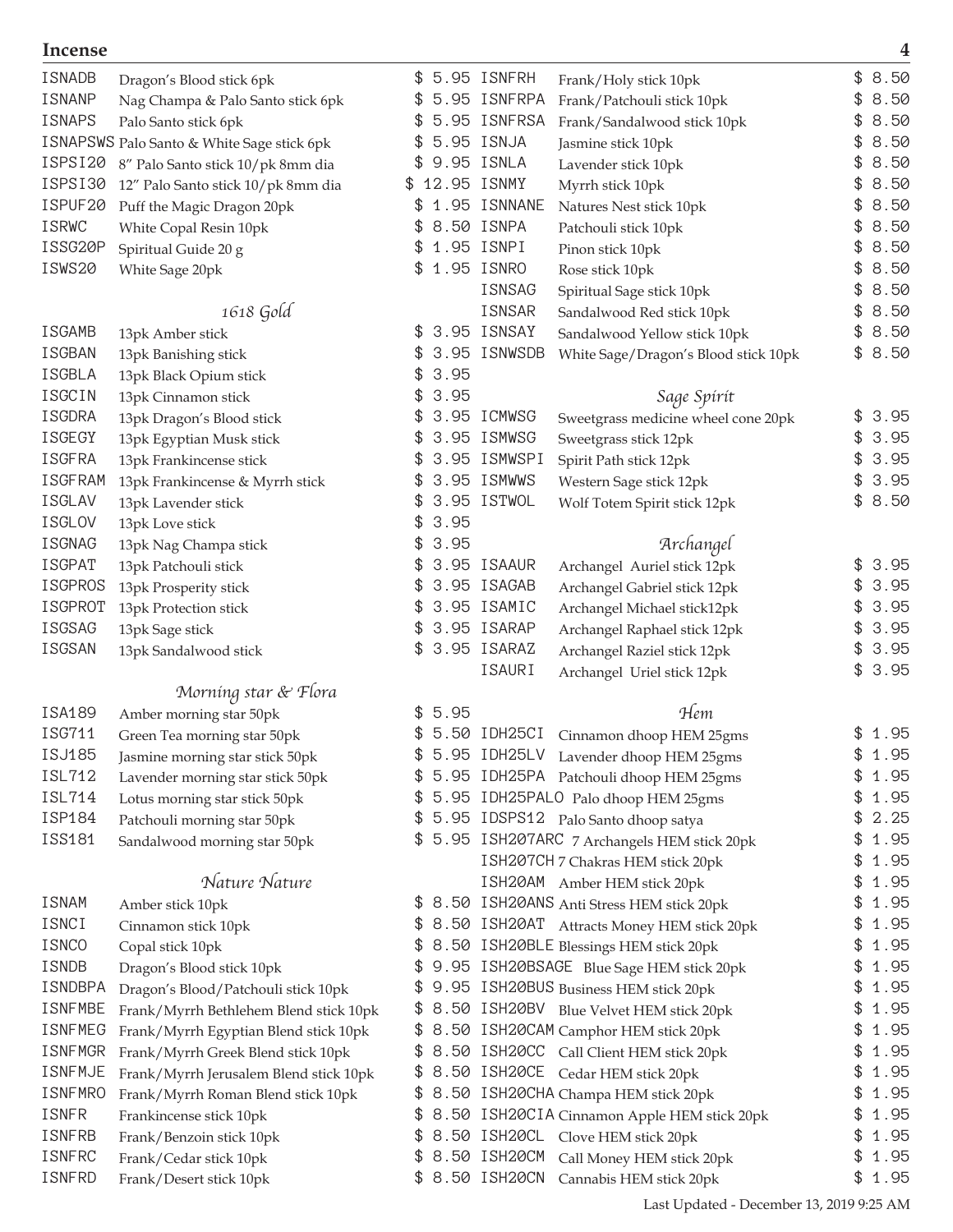| ISH20CP<br>Copal HEM stick 20pk            |               | 1.95 ISPM20  | Pagan Magic HEM 20pk                  | \$<br>1.95  |
|--------------------------------------------|---------------|--------------|---------------------------------------|-------------|
| ISH20CTM Come to Me HEM stick 20pk         | 1.95<br>\$    |              |                                       |             |
| ISH20DB<br>Dragon's Blood HEM stick 20pk   | 1.95<br>\$    |              | Kamini                                |             |
| ISH20DH<br>Healing HEM stick 20pk          | \$            | 1.95 ISBEW20 | Bewitching 20pk                       | 1.95<br>\$  |
| ISH20EJ<br>Egyptian Jasmine HEM stick 20pk |               | 1.95 ISFAI20 | Fairy Dreams 20pk                     | 1.95<br>\$  |
| ISH20EM<br>Egyptian Musk HEM stick 20pk    | \$            | 1.95 ISPUF20 | Puff the Magic Dragon 20pk            | 1.95<br>\$  |
| ISH20FB<br>Floral Bouquet HEM stick 20pk   |               | 1.95 ISWS20  | White Sage 20pk                       | 1.95<br>\$  |
| ISH20FK<br>Frankincense HEM stick 20pk     | 1.95          |              |                                       |             |
| ISH20FL<br>Fast Luck HEM stick 20pk        | 1.95          |              | Rope                                  |             |
| ISH20FM<br>Frank & Myrrh HEM stick 20pk    | \$            | 1.95 IRTAMR  | Amitabha Buddha tibetan rope incense  | 3.95<br>\$  |
| ISH20GAW Go Away Evil HEM stick 20pk       | \$            | 1.95 IRTASI  | Tashi Dhoop tibetan rope incense      | 3.95<br>\$  |
| ISH20GD<br>Goddess HEM stick 20pk          | \$            | 1.95 IRTGR   | Lemongrass tibetan rope incense       | 3.95<br>\$  |
| ISH20GF<br>Good Fortune HEM stick 20pk     |               | 1.95 IRTHER  | Healing tibetan rope incense          | 3.95        |
| ISH20GH<br>Good Health HEM stick 20pk      |               | 1.95 IRTHSD  | Sandalwood tibetan rope incense       | 3.95<br>\$  |
| ISH20GL Good Luck HEM stick 20pk           |               | 1.95 IRTNR   | Nag Champa tibetan rope incense       | 3.95        |
| ISH20GRF Grapefruit HEM stick 20pk         |               | 1.95 IRTPR   | Patchouli tibetan rope incense        | 3.95<br>\$  |
| ISH20GX Galaxy HEM stick 20pk              |               | 1.95 IRTRO   | Rose tibetan rope incense             | 3.95<br>\$  |
| ISH20HA Harmony HEM stick 20pk             |               | 1.95 IRTSLD  | Saal Dhoop tibetan rope incense       | 3.95<br>\$  |
| ISH20LS Love & Sex HEM stick 20pk          | \$            | 1.95 IRTSR   | Sandal Wood tibetan rope incense      | 3.95<br>\$  |
| ISH20LUB Lucky Buddha HEM stick 20pk       |               | 1.95 IRTVM   | Vajta Meditation tibetan rope incense | 3.95<br>\$  |
| ISH20LV Lavender HEM stick 20pk            | S             | 1.95 IRTVS   | Vajta Sacred tibetan rope incense     | 3.95<br>\$  |
| ISH20MD<br>Money Drawing HEM stick 20pk    | 1.95          |              |                                       |             |
| ISH20ME<br>Meditation HEM stick 20pk       | 1.95          |              | Prabhuji's                            |             |
| ISH20MH<br>Money House HEM stick 20pk      |               | 1.95 ISPAJN  | Ajna Chakra stick 10pk                | 4.95        |
| ISH20MW<br>Mugwort HEM stick 20pk          | \$            | 1.95 ISPANA  | Anahata Chakra stick 10pk             | 4.95<br>\$  |
| ISH20MY<br>Myrrh HEM stick 20pk            |               | 1.95 ISPGOK  | Gokula stick 10pk                     | \$<br>4.95  |
| ISH20NQ<br>Night Queen HEM stick 20pk      | \$            | 1.95 ISPGOV  | Govinda stick 10pk                    | 4.95<br>\$  |
| ISH200JS Ojas Sandal HEM stick 20pk        |               | 1.95 ISPHAR  | Hari stick 10pk                       | 4.95        |
| ISH200M<br>Om HEM stick 20pk               |               | 1.95 ISPKRI  | Krishna stick 10pk                    | 4.95<br>\$  |
| <b>ISH200P</b><br>Opium HEM stick 20pk     |               | 1.95 ISPMAN  | Manipura Chakra stick 10pk            | 4.95        |
| ISH20PA Patchouli HEM stick 20pk           |               | 1.95 ISPMUL  | Muladhara Chakra stick 10pk           | 4.95        |
| ISH20PALO<br>Palo Santo HEM stick 20pk     |               | 1.95 ISPRAD  | Radha stick 10pk                      | 4.95        |
| ISH20PI Pine HEM stick 20pk                | \$            | 1.95 ISPRBH  | Ragini Bhairavi stick 10pk            | \$<br>4.95  |
| ISH20PIC Pine Cinnamon HEM stick 20pk      | \$            | 1.95 ISPRGA  | Ragini Gaudi stick 10pk               | \$<br>4.95  |
| ISH20PIJ Pineapple Jasmine HEM stick 20pk  |               | 1.95 ISPRGU  | Ragini Gujari stick 10pk              | 4.95<br>\$  |
| ISH20PJ Jasmine HEM stick 20pk             | \$            | 1.95 ISPRKA  | Ragini Kachaili stick 10pk            | 4.95<br>\$  |
| ISH20PT<br>Protection HEM stick 20pk       | \$            | 1.95 ISPRKAK | Ragini Kakubha stick 10pk             | 4.95<br>\$  |
| ISH20RV<br>Rose Vanilla HEM stick 20pk     | \$            | 1.95 ISPRPA  | Ragini Padmanjari stick 10pk          | 4.95<br>\$  |
| ISH20S<br>Sandal HEM stick 20pk            | \$            | 1.95 ISPRTO  | Ragini Todi stick 10pk                | \$<br>4.95  |
| ISH20SG<br>Sage HEM stick 20pk             | \$            | 1.95 ISPSAH  | Sahasrara Chakra stick 10pk           | 4.95<br>\$  |
| ISH20SMA Santa Marta HEM stick 20pk        | \$            | 1.95 ISPSHR  | Shrisha stick 10pk                    | 4.95<br>\$  |
| ISH20SMT Santa Muerte HEM stick 20pk       | P.            | 1.95 ISPSHY  | Shyam stick 10pk                      | 4.95<br>\$  |
| ISH20SPL Spiritual Life HEM stick 20pk     | \$            | 1.95 ISPSVA  | Svadhisthana Chakra stick 10pk        | \$4.95      |
| ISH20SSP Soothing Spa HEM stick 20pk       | \$            | 1.95 ISPVIS  | Vishuddha Chakra stick 10pk           | \$4.95      |
| ISH20SUC Success HEM stick 20pk            | \$            | 1.95 ISPYAM  | Yamuna stick 10pk                     | \$4.95      |
| ISH20SW Strawberry HEM stick 20pk          | 1.95<br>\$    |              |                                       |             |
| ISH20SWEET Sweetgrass HEM stick 20pk       | 1.95<br>\$    |              | Auric Blends                          |             |
| ISH20TM Moon HEM stick 20pk                | \$            | 1.95 ISAAB   | 90-95 Amber stick                     | 19.95<br>\$ |
| ISH20TS<br>Sun HEM stick 20pk              |               | 1.95 ISAAD   | 90-95 Aphrodesia stick                | 19.95<br>\$ |
| ISH20WS<br>White Sage HEM stick 20pk       |               | 1.95 ISAAR   | 90-95 Arabian Musk stick              | 19.95<br>\$ |
| ISH20YR<br>Yellow Rose HEM stick 20pk      | \$            | 1.95 ISABC   | 90-95 Black Coconut stick             | 19.95<br>\$ |
| ISH7AA<br>7 Archangeles HEM stick          | \$            | 2.95 ISADB   | 90-95 Dragon's Blood stick            | 19.95<br>\$ |
| ISH7CH<br>7 Chakra HEM stick               | \$ 2.95 ISAEG |              | 90-95 Egyptian Goddess stick          | \$<br>19.95 |

Last Updated - December 13, 2019 9:25 AM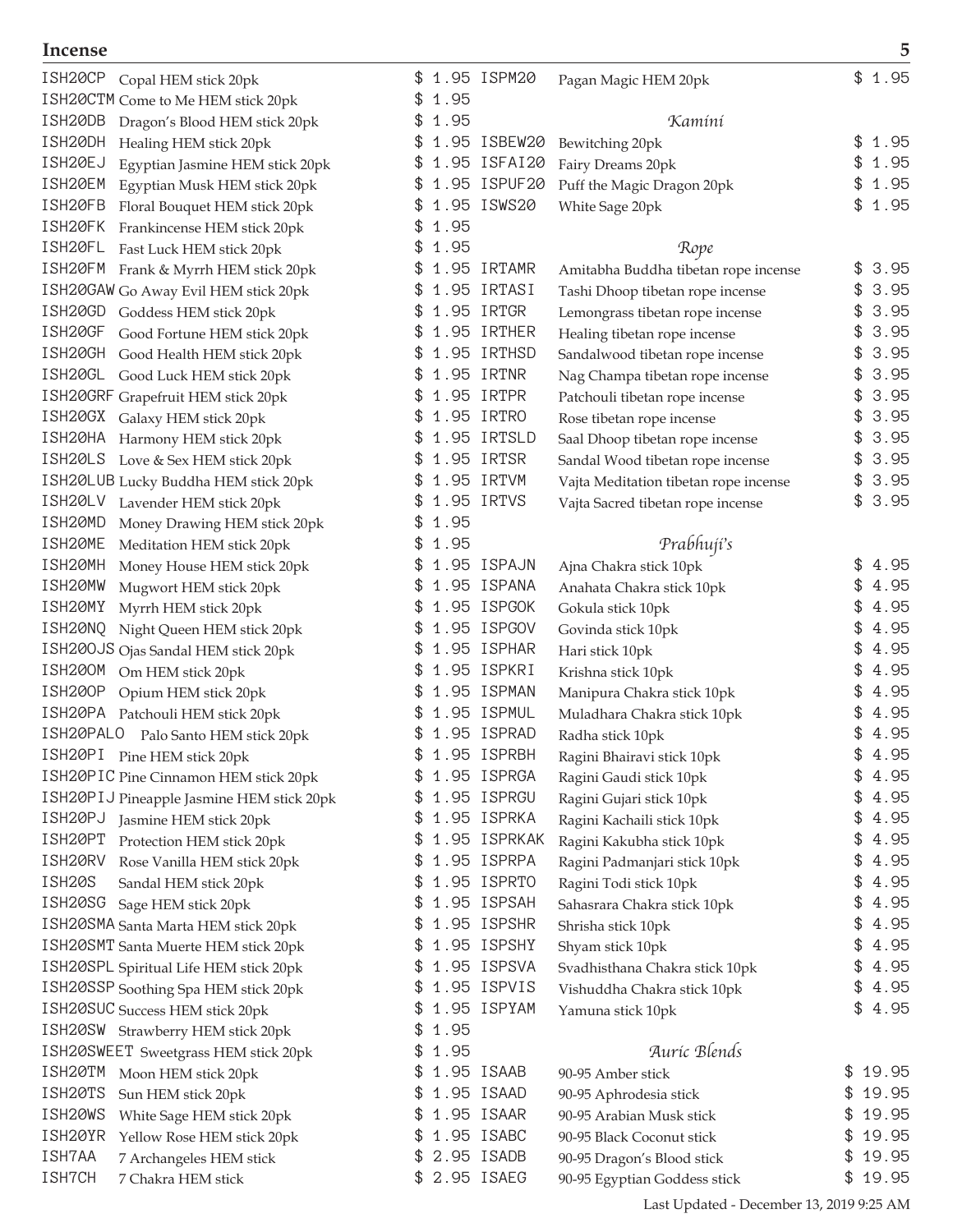| <b>ISAFG</b>   | 90-95 Fire Goddess stick              |                 | 19.95 ISSSPA15 Patchouli Forest satya 15gm             | \$<br>2.95  |
|----------------|---------------------------------------|-----------------|--------------------------------------------------------|-------------|
| ISAFM          | 90-95 Frankincense & Myrrh stick      |                 | 19.95 ISSSPAT15 Patchouli satya 15gm                   | 1.95        |
| ISAIS          | 90-95 Isis stick                      |                 | 19.95 ISSSPS15 Palo Santo satya 15gm                   | 1.95        |
| ISALD          | 90-95 Lavender Dream stick            | £.              | 19.95 ISSSPV15 Positive Vibes satya 15gm               | 1.95        |
| ISANQ          | 90-95 Night Queen stick               |                 | 19.95 ISSSRA15 Rain Forest satya 15gm                  | 2.95        |
| ISAOL          | 90-95 One Love stick                  |                 | 19.95 ISSSRE15 Reiki satya 15gm                        | 1.95        |
| ISAPT          | 90-95 Patchouly stick                 |                 | 19.95 ISSSRS15 Rose satya 15gm                         | 1.95        |
| ISARM          | 90-95 Rose Musk stick                 | £.              | 19.95 ISSSSA15 Sandalwood satya 15gm                   | 2.95        |
| ISASW          | 90-95 Sandalwood stick                |                 | 19.95 ISSSSC15 Seven Chakra satya 15gm                 | 1.95        |
| <b>ISAVN</b>   | 90-95 Vanilla stick                   |                 | \$ 19.95 ISSSSPA15 Spiritual Aura satya 15gm           | 1.95        |
|                |                                       |                 | ISSSSR15 Sacred Ritual satya 15gm                      | 1.95        |
|                | Espíritu 13 pk                        |                 | ISSSSU15 Sunrise satya 15gm                            | 2.95        |
| ISGAIR         | 13pk Air stick                        | \$.             | 3.95 ISSSTOL15 Tree of Life satya 15gm                 | \$<br>1.95  |
| <b>ISGASTT</b> | 13pk Astral Travel stick              |                 | 3.95 ISSSWS15 White Sage satya 15gm                    | 1.95<br>\$  |
| ISGBAY         |                                       | 3.95<br>\$      |                                                        |             |
| ISGCED         | 13pk Bayberry stick                   | 3.95<br>\$      | Granular                                               |             |
| ISGEAR         | 13pk Cedarwood stick                  |                 | 3.95 IG3KI                                             | \$5.95      |
|                | 13pk Earth stick                      |                 | 3 Kings 2oz                                            | 30.95<br>\$ |
| <b>ISGHEA</b>  | 13pk Healing stick                    |                 | 3.95 IG3KIB<br>1 Lb 3 Kings                            |             |
| ISGMOND        | 13pk Money Drawing stick              | S               | 3.95 IGARAG<br>Arabic Gum 1.5oz                        | \$2.95      |
| ISGM00         | 13pk Moon stick                       | S               | 3.95 IGARAGB<br>1 Lb Arabic Gum                        | 12.95<br>\$ |
| ISGMYR         | 13pk Myrrh stick                      | \$              | 3.95 IGASR4<br>Resin Gift pk                           | \$<br>8.95  |
| ISGPIN         | 13pk Pine stick                       | \$              | 3.95 IGBENP<br>Benzoin pwd 2oz                         | 5.95<br>\$  |
| ISGROS         | 13pk Rose stick                       | S               | 3.95 IGBENPB<br>1 lb Benzoin pwd                       | 32.95<br>\$ |
| ISGSPI         | 13pk Spirit stick                     | £.              | 3.95 IGBLAM<br>Black Mayan Copal 2oz                   | \$5.95      |
| ISGSUN         | 13pk Sun stick                        |                 | \$ 3.95 IGBLAMB<br>1 Lb Black Mayan Copal              | \$37.95     |
| <b>ISGWAT</b>  | 13pk Water stick                      | \$ 3.95 IGCOP   | Copal Resin 2oz                                        | \$3.95      |
|                |                                       |                 | IGCOPB<br>1 Lb Copal Resin                             | 15.95<br>\$ |
|                | Nag Champa                            |                 | IGDRA<br>Dragon's Blood .5 oz                          | \$<br>5.95  |
|                | ISNAG250 Nag Champa sticks 250gm      | \$ 33.95 IGDRAB | 1 Lb Dragon's Blood Resin                              | \$129.95    |
| ISNAGL         | Nag Champa sticks 100gm               | \$12.95 IGFM    | Frankincense & Myrrh 1.5oz                             | \$2.95      |
| ISNAGM         | Nag Champa sticks 40gm                |                 | 5.95 IGFMB<br>1 Lb Frankincense & Myrrh                | 14.95<br>\$ |
| ISNAGS         | Nag Champa sticks 15gm                |                 | 2.50 IGFRAS<br>Frankincense sifted 1.5oz               | \$2.95      |
|                | Super Hit                             |                 | IGFRASB<br>1 Lb Frankincense sifted                    | \$15.95     |
| <b>ISSUPM</b>  | Superhit 40gm                         | \$              | 5.95 IGFRAT<br>Frankincense tears 1.5oz                | \$2.95      |
| <b>ISSUPS</b>  | Superhit stick 15gm                   |                 | \$ 2.50 IGFRATB<br>$1\,\mathrm{Lb}$ Frankincense tears | \$18.95     |
|                |                                       |                 | IGMOT<br>Resin Gift pk with Burner                     | \$19.95     |
|                | Satya                                 |                 | IGMYR<br>Myrrh 1.6oz                                   | \$2.95      |
|                | ISSSBL15 Blessings satya 15gm         |                 | \$ 2.95 IGMYRB<br>1 Lb Myrrh                           | \$12.95     |
|                | ISSSCE15 Celestial satya 15gm         | \$              | 2.95 IKCHU<br>Church Resin Kit                         | \$15.95     |
|                | ISSSDB15 Dragon's Blood satya 15gm    | 1.95<br>\$      |                                                        |             |
|                | ISSSEM15 Emotion satya 15gm           | \$1.95          | 1618 Gold                                              |             |
|                | ISSSET15 Eastern Tantra satya 15gm    |                 | \$ 1.95 IG163KI 3 Kingss 1oz                           | \$<br>3.95  |
|                | ISSSHE15 Spiritual Healing satya 15gm |                 | \$1.95 IG16ARAG Arabic Gum 1oz                         | \$<br>1.95  |
|                | ISSSJS15 Jasmine satya 15gm           |                 | \$1.95 IG16BLAM Black Mayan Copal granular 1oz         | 3.95        |
|                | ISSSKA15 Karma satya 15gm             |                 | \$ 1.95 IG16COP Copal Resin 1oz                        | 2.95        |
|                | ISSSLV15 Lavender satya 15gm          | \$              | 1.95 IG16DRA Granular Dragon's Blood 1oz               | 8.95<br>\$  |
|                | ISSSMI15 Midnight satya stick 15gm    | \$              | 2.95 IG16FM<br>Frankincense & Myrrh 1oz                | 1.95<br>\$  |
|                | ISSSM015 Money satya 15gm             |                 | \$ 2.50 IG16FRAS Frankincense siftings 1oz             | 1.95<br>\$  |
|                | ISSSMU15 Musk satya 15gm              | \$.             | 1.95 IG16FRAT Frankincense tears 1oz                   | 1.95<br>\$  |
|                | ISSSMY15 Mystic Yoga satya 15gm       |                 | \$1.95 IG16MYR Granular Myrrh 1oz                      | \$1.95      |
|                | ISSSNM15 Namaste satya 15gm           | \$1.95          |                                                        |             |
|                | ISSSNV15 Nirvana satya 15gm           | \$1.95          | Ancient Offerings                                      |             |
|                | ISSSOP15 Opium satya 15gm             |                 | \$1.95 IG33KI<br>3 Kings 1/3oz                         | \$1.95      |
|                |                                       |                 |                                                        |             |

Last Updated - December 13, 2019 9:25 AM